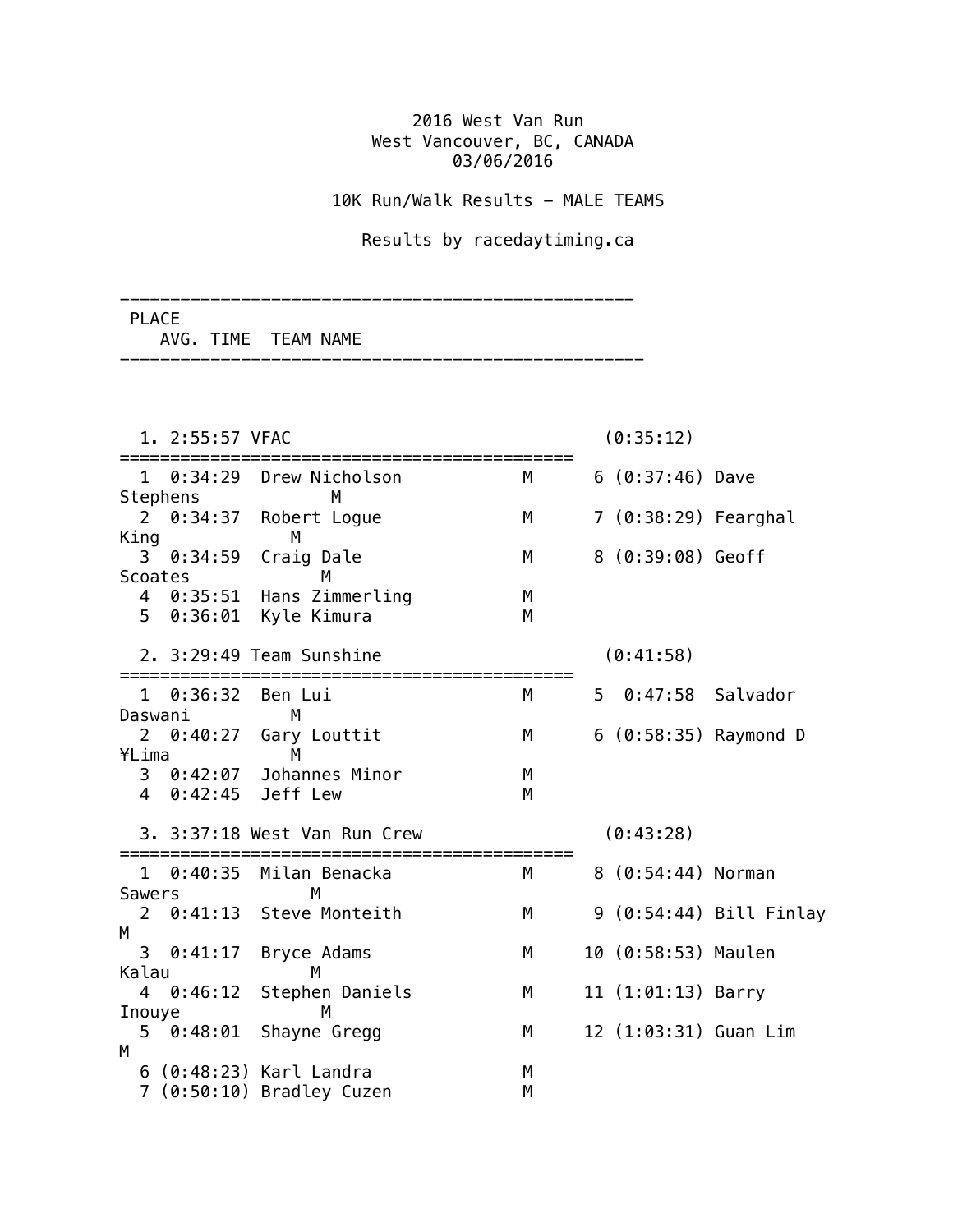| 4. 3:37:44 West Vancouver School District<br>===============           |        |    | (0:43:33)             |                         |
|------------------------------------------------------------------------|--------|----|-----------------------|-------------------------|
| 0:39:41<br>Andreas Thompson<br>1<br>М                                  | М      |    | 12 (0:56:16) Onofre   |                         |
| Mejia<br>2<br>0:42:35<br>Bryn Hammett<br>М                             | М      |    |                       | 13 (0:56:44) Paul Tsang |
| 3<br>0:42:56<br>Aaron Fuller                                           | M      |    | 14 (0:59:08) Rogelio  |                         |
| Mercado<br>М<br>4 0:45:51<br>Graeme Davies                             | M      |    | 15 (0:59:12) Chris    |                         |
| М<br>Kennedy<br>0:46:41<br>Michael Finch<br>5<br>Kollar                | М      |    | 16 (1:01:23) Oliver   |                         |
| М<br>$6$ (0:46:58) Geoff Hamelin                                       | M      |    | 17 (1:01:25) Martin   |                         |
| Andrews<br>M<br>7 (0:47:49) Tirso Ibias                                | М      |    |                       | 18 (1:09:03) Joseph Tan |
| M<br>8 (0:51:38) Sean Nosek                                            | M      |    | 19 (1:23:47) Keith    |                         |
| Rispin<br>М<br>9 (0:53:07) Bryan Schofield                             | М      |    | 20 (1:27:17) Connor   |                         |
| М<br>Payne<br>10 (0:55:00) David Zimmerman<br>11 (0:55:56) Hugo Paquin | М<br>M |    |                       |                         |
| 5. 3:37:55 The Run Inn                                                 |        |    | (0:43:35)             |                         |
| 0:35:32<br>Thomas Nobbs<br>$\mathbf{1}$<br>Littlewood<br>М             | М      |    | $6(0:52:31)$ David    |                         |
| 0:40:46 David Terrana<br>2<br>М                                        | М      |    | 7 (0:53:43) Don Young |                         |
| 3<br>0:41:46<br>Greg McPherson<br>Worsnop<br>М                         | М      |    | 8 (0:57:47) Martyn    |                         |
| Kevin Ridley<br>4<br>0:48:53<br>5<br>0:50:58<br>Kim Findlay            | М<br>M |    |                       |                         |
| 6. 3:54:17 North Burnaby Runners<br>===============================    |        |    | (0:46:52)             |                         |
| ================<br>1 0:39:41 Tyler Sparrow                            | M      | 4  | 0:47:15               | Matt                    |
| Sparrow<br>м<br>2<br>0:45:27<br>Tybon Wu<br>M                          | М      | 5. | 0:54:59               | Adam Stone              |
| Carlos Rendon<br>3<br>0:46:55                                          | М      |    |                       |                         |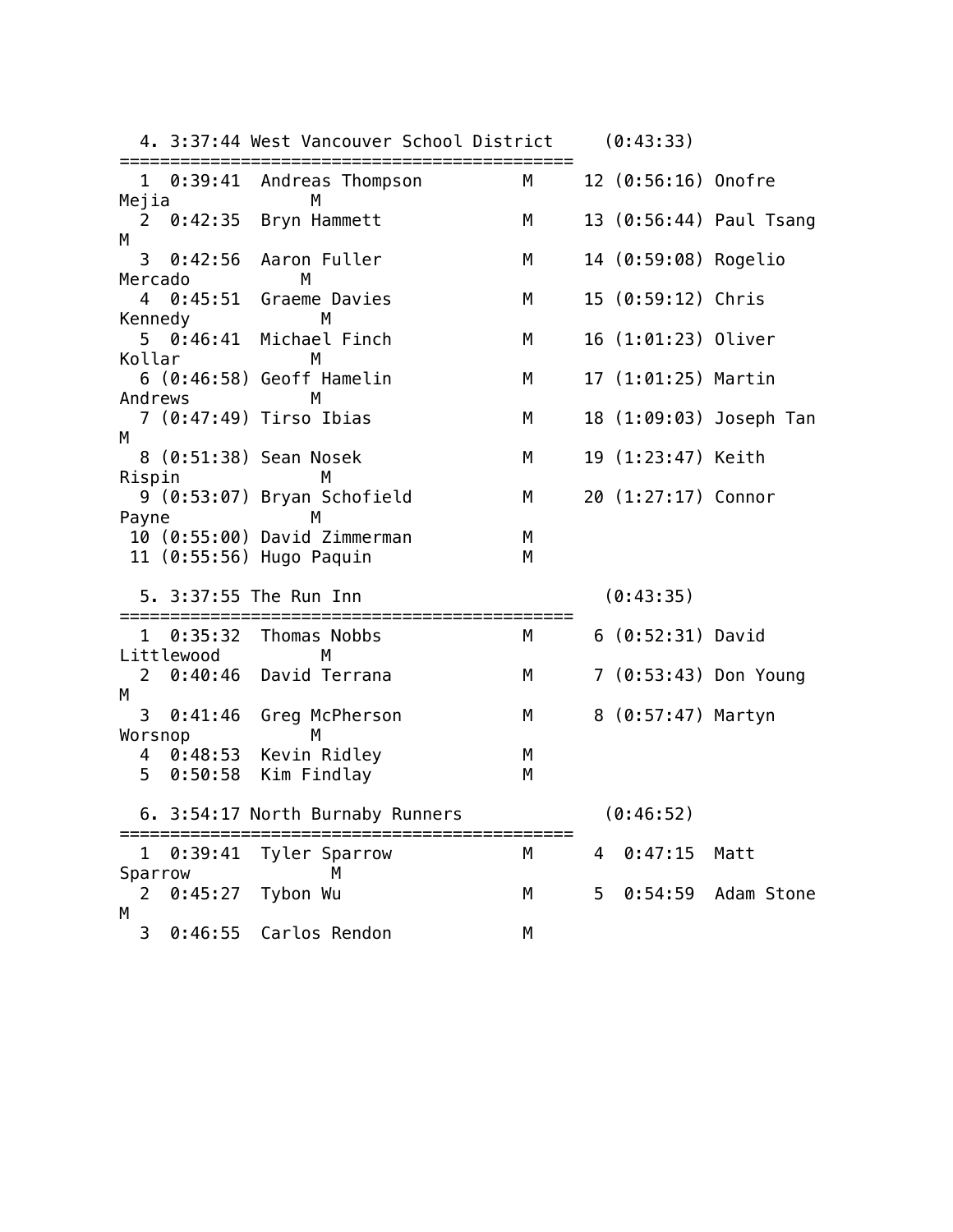## 2016 West Van Run West Vancouver, BC, CANADA 03/06/2016

## 10K Run/Walk Results - FEMALE TEAMS

## Results by racedaytiming.ca

|                  | <b>PLACE</b> |                      | AVG. TIME TEAM NAME                                       |                                                |                        |                           |
|------------------|--------------|----------------------|-----------------------------------------------------------|------------------------------------------------|------------------------|---------------------------|
|                  |              | 1. 3:59:37 Eat 2 Run |                                                           |                                                | (0:47:56)              |                           |
| F                |              |                      | 1 0:43:44 Shira Daltrop                                   | F 5 0:52:39 Tomoko                             |                        |                           |
|                  |              | Nishimatsu F         | 2 0:44:35 Devon McGuire                                   |                                                |                        | F 6 (0:54:28) Susan Bosch |
|                  |              |                      | 3 0:46:50 Sarah Cuff<br>F                                 | $F \sim 1$                                     | 7 (1:06:50) Samantha   |                           |
|                  |              | Kruse                | 4 0:51:49 Cristina Oberti                                 | F                                              |                        |                           |
|                  |              |                      | 2. 4:03:39 West Van Run Crew                              |                                                | (0:48:44)              |                           |
|                  |              |                      | 1 0:40:00 Helene Pemmer                                   | ====================<br>F 8 (0:57:36) Brie     |                        |                           |
| F.               |              |                      | Hemingway F<br>2 0:46:12 Misako Braaten                   | $\mathsf{F}$ and $\mathsf{F}$ and $\mathsf{F}$ | 9 (0:57:59) Tami Tang  |                           |
|                  |              | Garcia F             | 3 0:51:00 Karen Zen                                       | F <sub>11</sub>                                | 10 (1:01:43) Paula     |                           |
|                  |              |                      | 4 0:52:06 Samantha Daigneault                             | $\mathsf{F}$ and $\mathsf{F}$ and $\mathsf{F}$ |                        | 11 (1:02:33) Jill Kenny   |
| $\mathsf F$<br>F |              |                      | 5 0:54:21 Tracey Jackson                                  |                                                |                        | F 12 (1:17:59) Debra Kato |
|                  |              |                      | 6 (0:56:19) Shannen Eis<br>7 (0:57:09) Chantal Trudeau    | F<br>$\mathsf{F}$                              |                        |                           |
|                  |              |                      | 3. 4:07:07 The Run Inn<br>;============================== |                                                | (0:49:26)              |                           |
|                  |              |                      | 1 0:44:44 Fawn Vaitkus                                    |                                                |                        | F 7 (0:59:17) Anne Rankin |
| F<br>F           |              |                      | 2 0:49:37 Marie Archambault                               | <b>Contract Figure 1</b>                       |                        | 8 (1:00:17) Kelly Bach    |
|                  |              | Worsnop              | 3 0:50:08 Keyrsten McEwan<br>F                            | $F = 1$                                        | 9 (1:00:35) Marlene    |                           |
|                  |              |                      | 4 0:50:23 Louise Southwood                                | $F =$                                          | 10 (1:01:08) Alexandra |                           |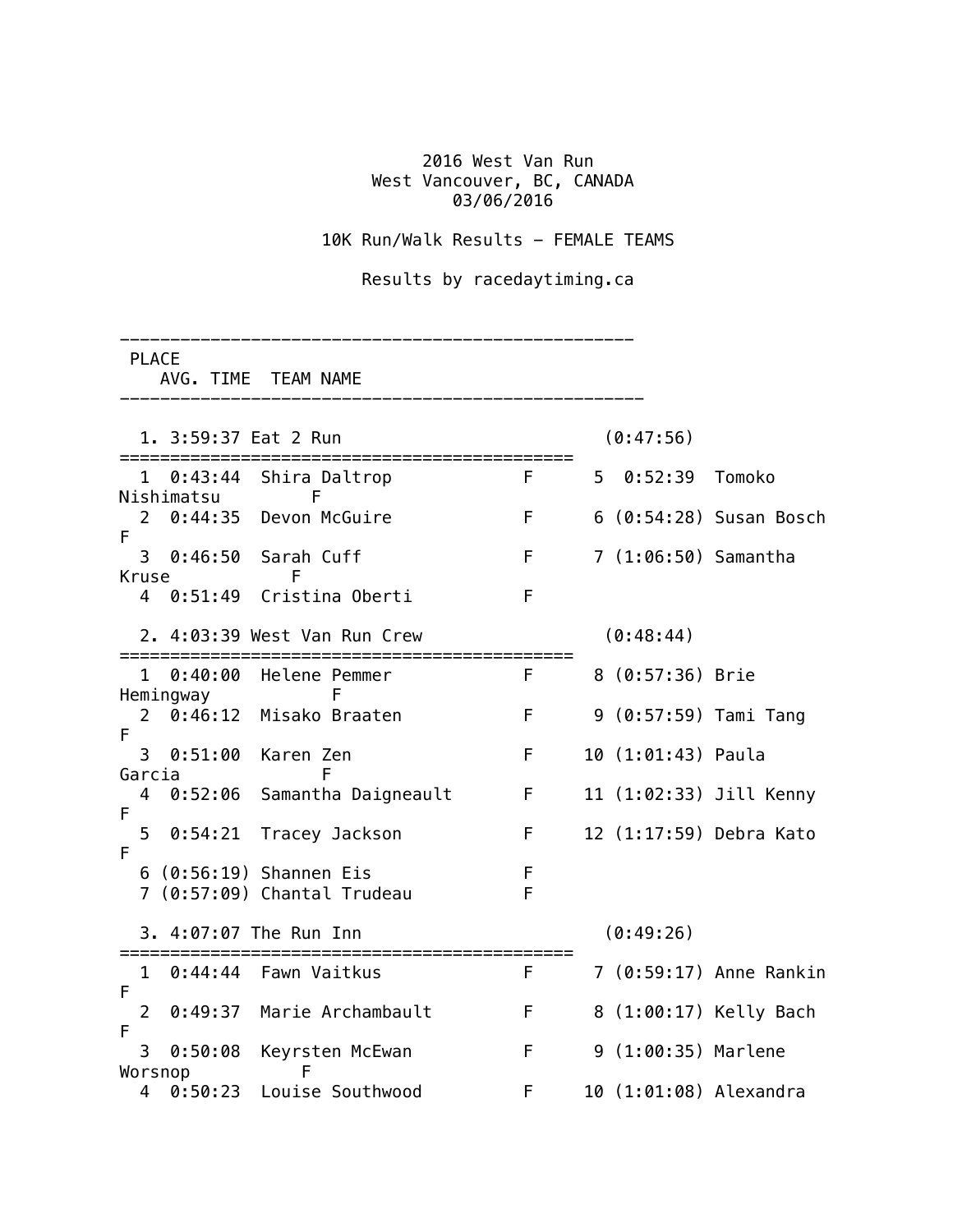| Libonati                               | F                                         |              |                        |                          |
|----------------------------------------|-------------------------------------------|--------------|------------------------|--------------------------|
|                                        | 5 0:52:15 Rachel Littlewood               | F            |                        |                          |
|                                        | 6 (0:54:38) Deborah Graham                | F            |                        |                          |
|                                        | 4. 4:09:28 West Vancouver School District |              | (0:49:54)              |                          |
| $1 \quad 0:46:56$<br>Williamson        | Christy Baker<br>F                        | F            | 36 (1:02:51) Aya       |                          |
| 2<br>Hartley                           | 0:49:54 Jessica Hall<br>F                 | F            | 37 (1:03:16) Lorraine  |                          |
| Javier                                 | 3 0:50:08 Trisha Sampson<br>F             | F            | 38 (1:03:19) Theresa   |                          |
| 4 0:51:14 Amy Rice<br>Otsuka           | F                                         | F            | 39 (1:03:29) Yasuko    |                          |
| Denman                                 | 5 0:51:16 Pam Crowley<br>F                | F            | 40 (1:03:40) Colleen   |                          |
| 6 (0:51:30) Jana Pinto<br>F            |                                           | F            | 41 (1:05:27) Lily Vu   |                          |
| F                                      | 7 (0:51:41) Julia Leiterman               | F            |                        | 42 (1:06:43) Jocelyn Liu |
| Crowdis                                | 8 (0:51:59) Melissa Wozny<br>F            | F            | 43 (1:06:44) Andrea    |                          |
|                                        | 9 (0:52:45) Crystal Tanfara               | F            | 44 (1:07:03) Debbie    |                          |
| Stewart                                | F<br>10 (0:53:00) Marcela Araya           | $\mathsf{F}$ | 45 (1:08:18) Doni      |                          |
| Gratton                                | F                                         |              |                        |                          |
|                                        | 11 (0:53:21) Tracy Rowbotham              | $\mathsf{F}$ | 46 (1:08:28) Marie-    |                          |
| France Boissonneault F                 | 12 (0:53:23) Diane Nelson                 | F            | 47 (1:13:04) Haley     |                          |
| Topnik                                 | F                                         |              |                        |                          |
| 13 (0:53:24) Libby Bujas<br>F          |                                           | F            |                        | 48 (1:15:41) Meagan Mak  |
| Bin Xian                               | 14 (0:53:49) Alexis Kozak<br>F            | F.           |                        | 49 (1:23:52) Yvonne Yan  |
| F                                      | 15 (0:53:56) Andrea Barratt Fitzau        | F.           | 50 (1:23:53) Amy Yu    |                          |
|                                        | 16 (0:54:43) Bess Underhill               | F.           | 51 (1:25:22) Renelle   |                          |
| Allard                                 | F<br>17 (0:54:43) Amanda Randt            | F            | 52 (1:25:23) Stina     |                          |
| Morissette<br>18 (0:54:44) Kathy Finch | F                                         | F            | 53 (1:25:24) Sarah Fee |                          |
| F                                      | 19 (0:54:46) Brigitte O'Brien             | F.           | 54 (1:25:54) Alex      |                          |
| Sweeney<br>20 (0:55:00) Jackie Wong    | F                                         | F.           | 55 (1:27:16) Elina     |                          |
| Shirai                                 | F<br>21 (0:55:02) Wei Wei (rache Lu       | F            | 56 (1:29:03) Wendy     |                          |
| Harding                                | F<br>22 (0:55:22) Carrie Lehman           | F            |                        | 57 (1:29:31) Audrey Hall |
| F                                      |                                           |              |                        |                          |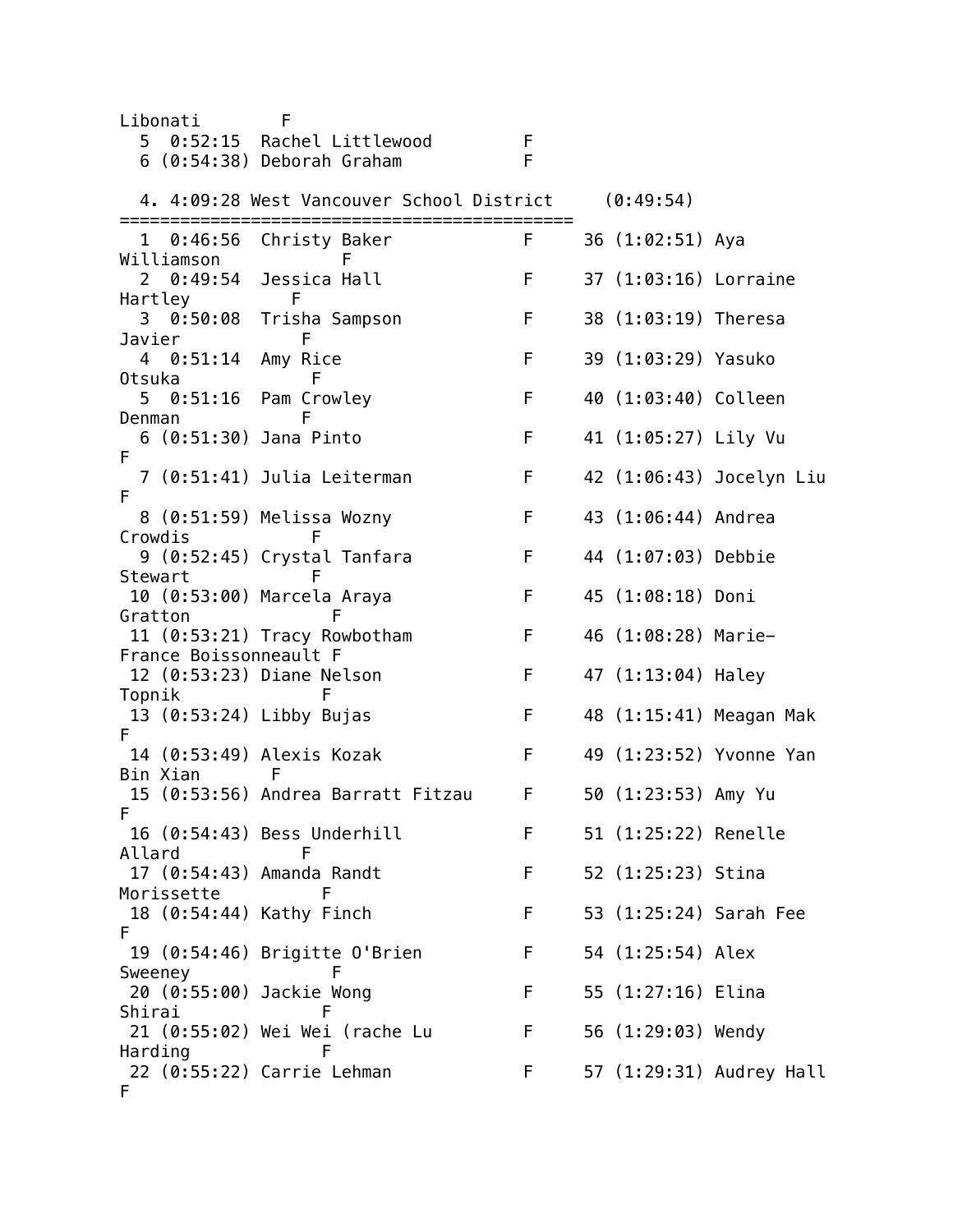23 (0:55:28) Alana Reemeyer F 58 (1:33:59) Susan Noble F 24 (0:55:34) Helen Ding F 59 (1:33:59) Sharon Pierce **F**  25 (0:58:41) Mariam Pirbhai F 60 (1:35:05) Stephanie Gatto F 26 (0:58:47) Stephanie Jung F 61 (1:36:29) Heather Legresley F 27 (0:58:59) Jennifer Tang F 62 (1:37:00) Paula Stevens F 28 (0:59:14) Amy Iredale F 63 (1:38:54) Susan Anderson F 29 (1:00:32) Courtenay Houlden F 64 (1:38:54) Jennifer Corlett F 30 (1:00:57) Kim Grimwood F 65 (1:38:59) Ellie Willock **F**  31 (1:00:58) Hailey Mathiesen F 66 (1:39:00) Renee Willock F 32 (1:00:59) Maureen Lee F 67 (1:41:01) Dona Wang F 33 (1:01:43) Alison Sawers F 68 (1:41:03) Amanda Burkholder F 34 (1:01:57) Christine Hulme F 69 (1:41:04) Hee-Jeung Kong F 35 (1:02:21) Julie Zimmerman F 5. 4:11:26 The Right Shoe (0:50:18) ============================================= 1 0:44:11 Lara Penno F 4 0:54:12 Melissa Williamson F 2 0:45:56 Lisa Pearlman F 5 0:54:30 Mary Simmonds F 3 0:52:37 Carmen Rempel F 6. 4:25:41 Innovative Fitness West Van (0:53:09) ============================================= 1 0:45:49 Rebecca Armstrong F 5 0:57:43 Nancy McKenzie F 2 0:50:15 Kelly Lavallie F 6 (1:03:08) Ingrid Kusnierczyk 3 0:55:53 Gabriella Varga<br>
F 7 (1:04:12) Roberta Andrus F 4 0:56:01 Mary Darvill F 7. 4:35:29 Rackets and Runners (0:55:06) ============================================= 1 0:40:25 Allison Tai F 5 0:59:56 Carrie La Pierre F 2 0:57:21 Anna Lee F 6 (1:13:08) Carol Wagner F